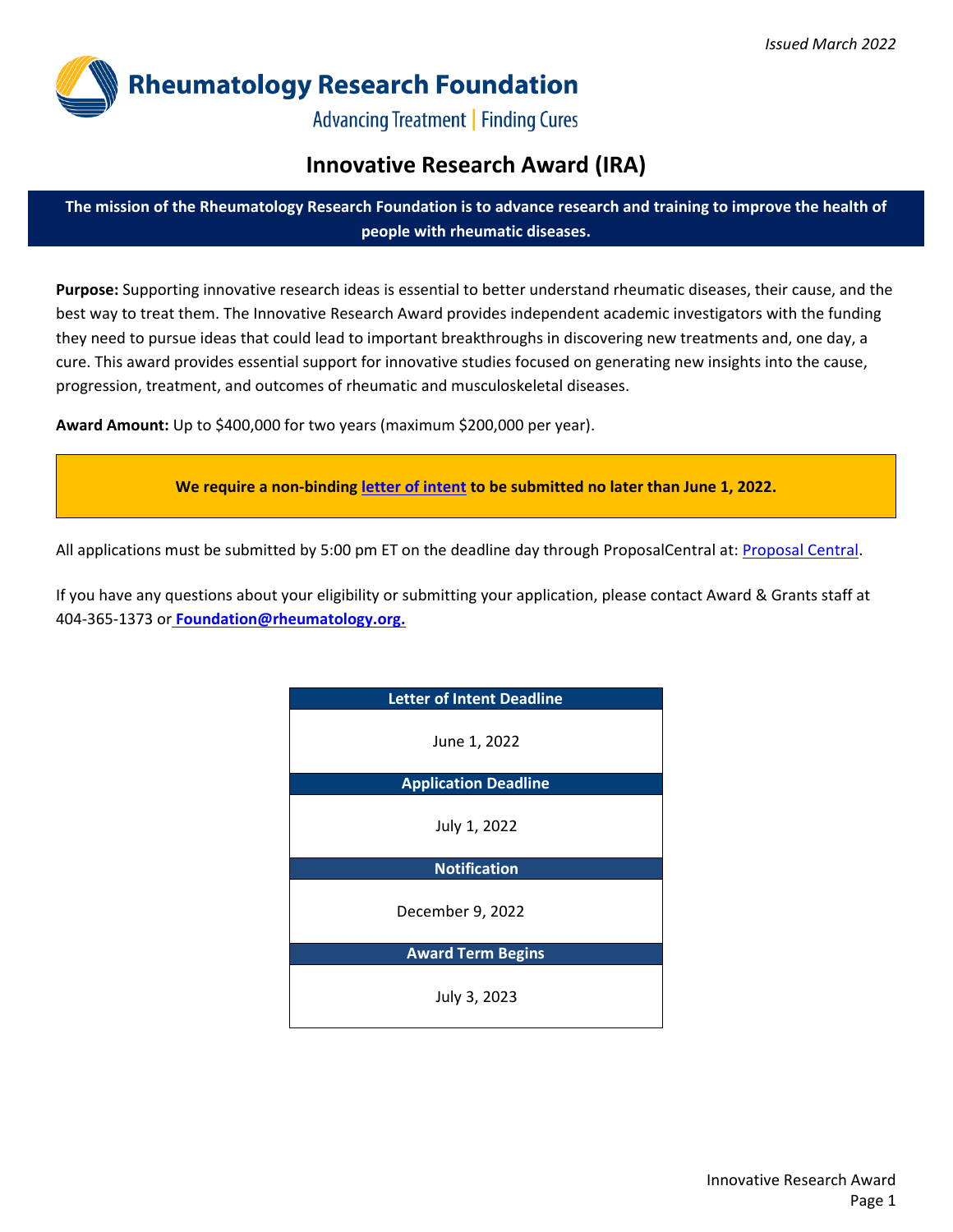All award recipients must abide by Foundation Awards [and Grants](https://www.rheumresearch.org/file/2022-Awards-Grants-Policies.pdf) Policies at all times.

**Eligibility:** To be eligible for this award, the applicant must:

- $\triangleright$  Be a member of the ACR or ARP at the time of submission and for the duration of the award,
- $\triangleright$  Hold a doctoral-level degree (MD, PhD, DO, MBBS or equivalent),
- $\triangleright$  Have a faculty appointment (instructor, assistant professor, etc.) at an academic center or research institution at the time of application and for the duration of the award,
- $\triangleright$  Must exhibit evidence of research independence, scientific productivity and career accomplishments,
- Please submit a suitable FTE percentage based on your reported "current/other & pending support." It is expected that PI effort will accurately reflect the time spent working on the project.
- $\triangleright$  If there is a need of a Co-PI; it is allowed. Please state the percentages of both PIs.
- $\triangleright$  Meet citizenship and other eligibility requirements as outlined in the Awards and Grants [policies.](http://www.rheumresearch.org/file/Award_Policies.pdf)

### **Please Note:**

- $\triangleright$  Principal Investigator(s) may not apply for more than one Foundation Innovative Research Award per cycle.
- $\triangleright$  Principal Investigator(s) may not hold two active Foundation grants simultaneously unless the grants are for two distinct purposes (ex. training award and innovative research award).
- $\triangleright$  Two projects are not eligible for concurrent funding under the same mechanism (ex. Individual may not have two different Innovative Research Awards at the same time).
- $\triangleright$  The Foundation does not allow resubmission of grant applications. This means formal responses to the previous year's critiques will not be accepted. Applicants may apply as many times as they wish; however, all grant applications will be reviewed as new applications.
- $\triangleright$  Scientific and/or budgetary overlap between Foundation grants and other funding sources (including NIH, VA, and other foundations) is not permitted.
- $\triangleright$  Individuals employed at the NIH, FDA and CDC are not eligible to apply.
- Investigators from outside the United States may serve as co-investigators with a PI who is based in the U.S. and who may sub-contract grant support to co- investigators.

Investigators interested in using data from the ACR's RISE registry as part of their proposed research project need to get their data use request approved before applying for funding. Please visit [RISE for Research](https://www.rheumatology.org/I-Am-A/Rheumatologist/RISE-Registry/RISE-for-Research) for more information on RISE data. RISE data requests should be submitted at least 2 months prior to the Foundation's application deadline.

**If you have questions about your eligibility, please inquire by email to [foundation@rheumatology.org](mailto:foundation@rheumatology.org) or 404-365- 1373 before preparing your application.**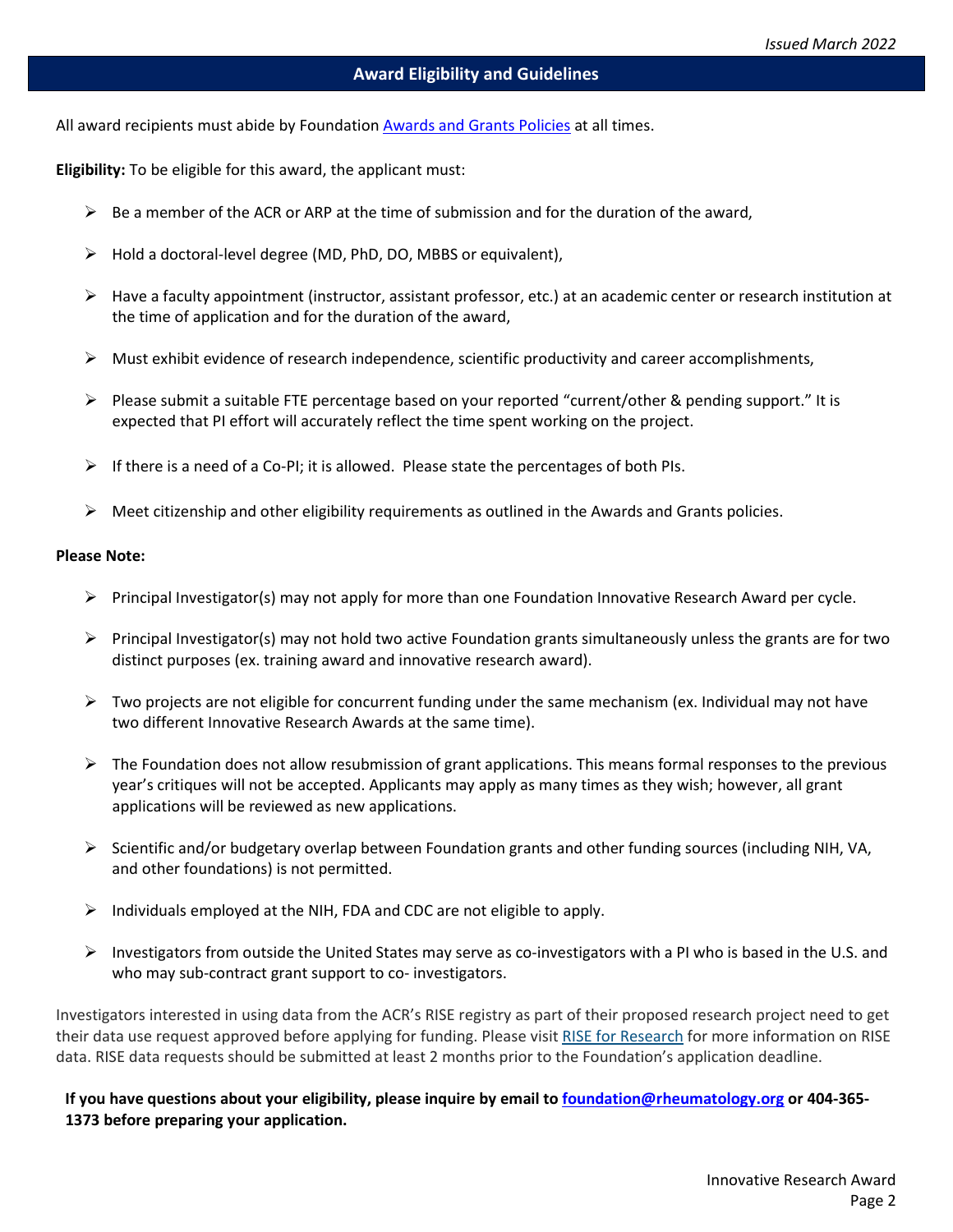### **Foundation Strategic Plan**

The Foundation seeks to support the best basic, translational, clinical, and epidemiologic research in rheumatic and musculoskeletal diseases. Applications directly addressing the current **Strategic Plan** are particularly encouraged.

### **Review Criteria**

Reviewers will be asked to evaluate applications based on the likelihood that the proposed research will have a substantial impact on the mission of the Foundation. The scientific peer review group will address and consider each of the following criteria in assigning the application's overall score:

- **Novelty:** Does the project employ novel concepts, approaches or methods? Are the aims original and innovative?
- **Investigator:** Is the investigator appropriately trained and well suited to carry out the planned studies? If the investigator is in the early stages of an independent career, do they have appropriate experience and training? If established, has the investigator demonstrated an ongoing record of accomplishments that have advanced the field? If the investigator does not have specific experience in the topic of the grant, are there appropriate collaborative arrangements with experts in this area?
- **Relevance to Foundation's mission:** Is the proposed project relevant to the Foundation's mission and applicable to the [strategic](https://www.rheumresearch.org/file/Foundation-Strategic-Plan-2016-2020.pdf) plan?

Specifically, will your project build/lay the foundation for or directly address at least one of the following:

- Increase patient access to care,
- Lead to future treatments and/or cures,
- Demonstrate or improve the value of rheumatology care,
- Expand the impact of rheumatology,

How does this study address an important problem? What will be the effect of these studies on the concepts or methods that drive the field of rheumatic disease research forward?

- **Feasibility:** Does the scientific environment in which the work will be performed contribute to the probability of success? Do the experiments proposed take advantage of unique features of the scientific environment or employ useful collaborative arrangements? Is there evidence of institutional support? Is the proposed research feasible within the term of the award?
- **Methods:** Are the conceptual framework, design, methods, and analyses adequately developed, well integrated, and appropriate to the aims of the project? Does the applicant acknowledge potential problem areas and consider alternative tactics?
- **Potential impact on the field:** Does the project challenge existing paradigms or develop new methodologies or technologies?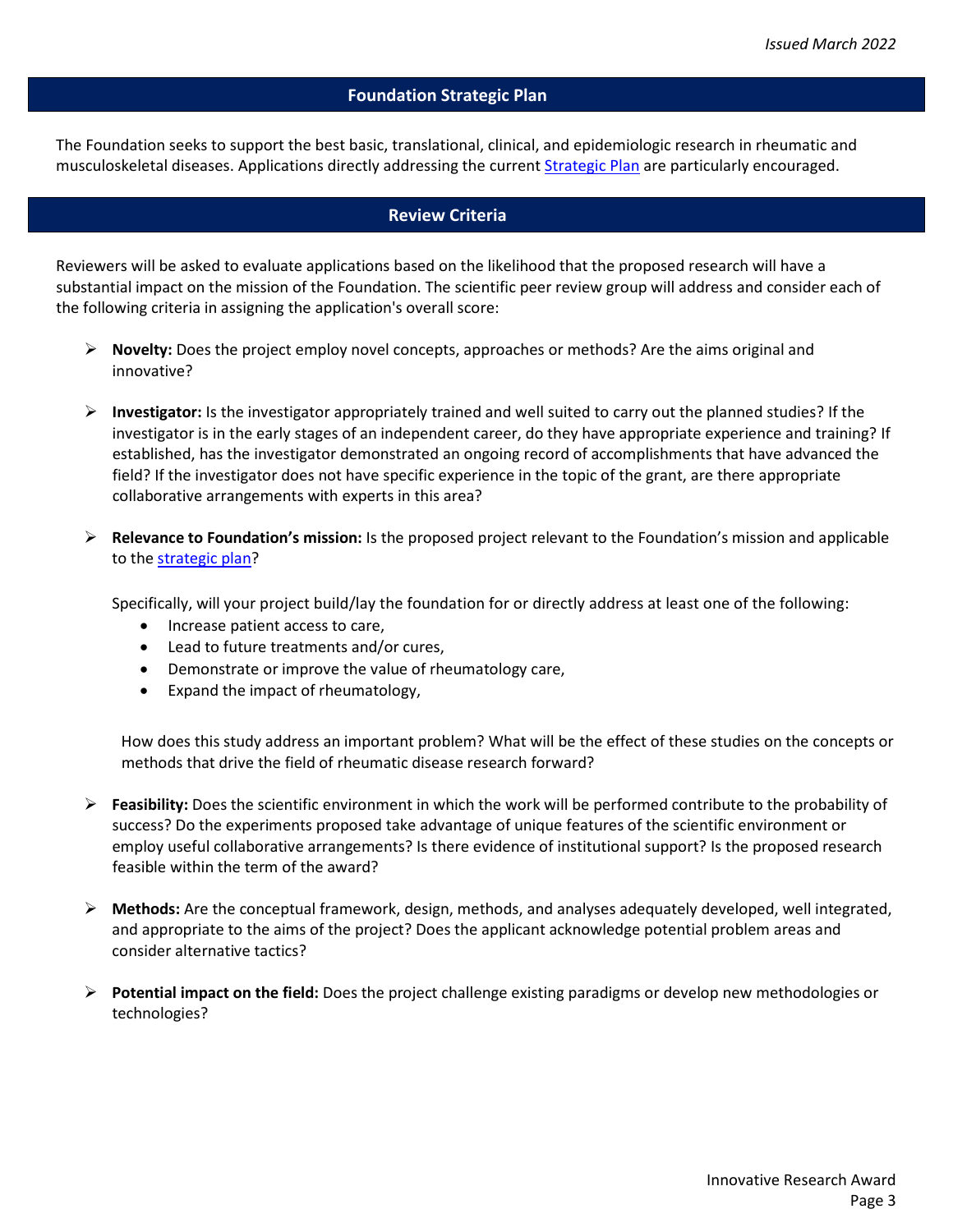Grants will be awarded for a two-year period and are not renewable. Funding for the two-year period will be up to \$400,000 total. Financial support will be provided as outlined below:

| Year 1       | Amount    | Year 2           | Amount    |
|--------------|-----------|------------------|-----------|
| July 2023    | \$100,000 | <b>July 2024</b> | \$100,000 |
| January 2024 | \$100,000 | January 2025     | \$100,000 |

**Salary:** The Foundation operates under the same [salary cap restrictions](https://grants.nih.gov/grants/policy/salcap_summary.htm) as the NIH.

**Indirect Costs:** Indirect costs cannot exceed **8%** of the total direct costs. This includes any indirect costs in line with consortium/contractual costs.

**Unexpended Funds:** All unexpended funds must be returned to the Foundation at the close of the award term. Requests for no-cost extensions will be considered on an individual basis and granted or denied at the discretion of the Foundation Scientific Advisory Council.

### **Award Requirements**

**Awards and Grants Policies:** All award recipients must abide by Foundation awards and grants policies at all times. A list of current policies is available [online.](https://www.rheumresearch.org/file/2022-Awards-Grants-Policies.pdf)

**Investigator Meetings:** The Foundation sponsors an annual Investigators Meeting where all current investigatorsshare progress updates on their funded projects. **Attendance is required for all funded investigators both years.** Failure to participate may result in grant cancellation. Travel costs to attend this meeting must be included as a line item in the grant budget.

**Progress Report**: The recipient must provide the Foundation with a progress report identifying progress towards the aims of the proposal. Format and exact due date of all reports will be provided at least 30 days prior to the due date. Failure to submit required reports by the deadline may result in institutional penalties, including funding delays and/or grant cancellation. Failure to comply may also affect the awardee and sponsoring institution's eligibility to receive future Foundation funding.

**Final Report:** At the close of the award term, the recipient must provide the Foundation with a final report describing completion of applicable deliverables. In addition, the final report must contain a final financial reconciliation by cost category indicating how funds were allocated and whether any unexpended funds remain. This financial report should be prepared by your Grants and Contracts/Sponsored Projects Office and attached to the final report. In accordance with Foundation policy, failure to submit required reports by the deadline may hinder awardee's eligibility to receive future Foundation funding.

**Award Evaluations:** To help the Foundation track the outcomes and impact of all awards, recipients may be asked to complete periodic online evaluations. This information will be vital to help improve and modify the existing award structure for future recipients.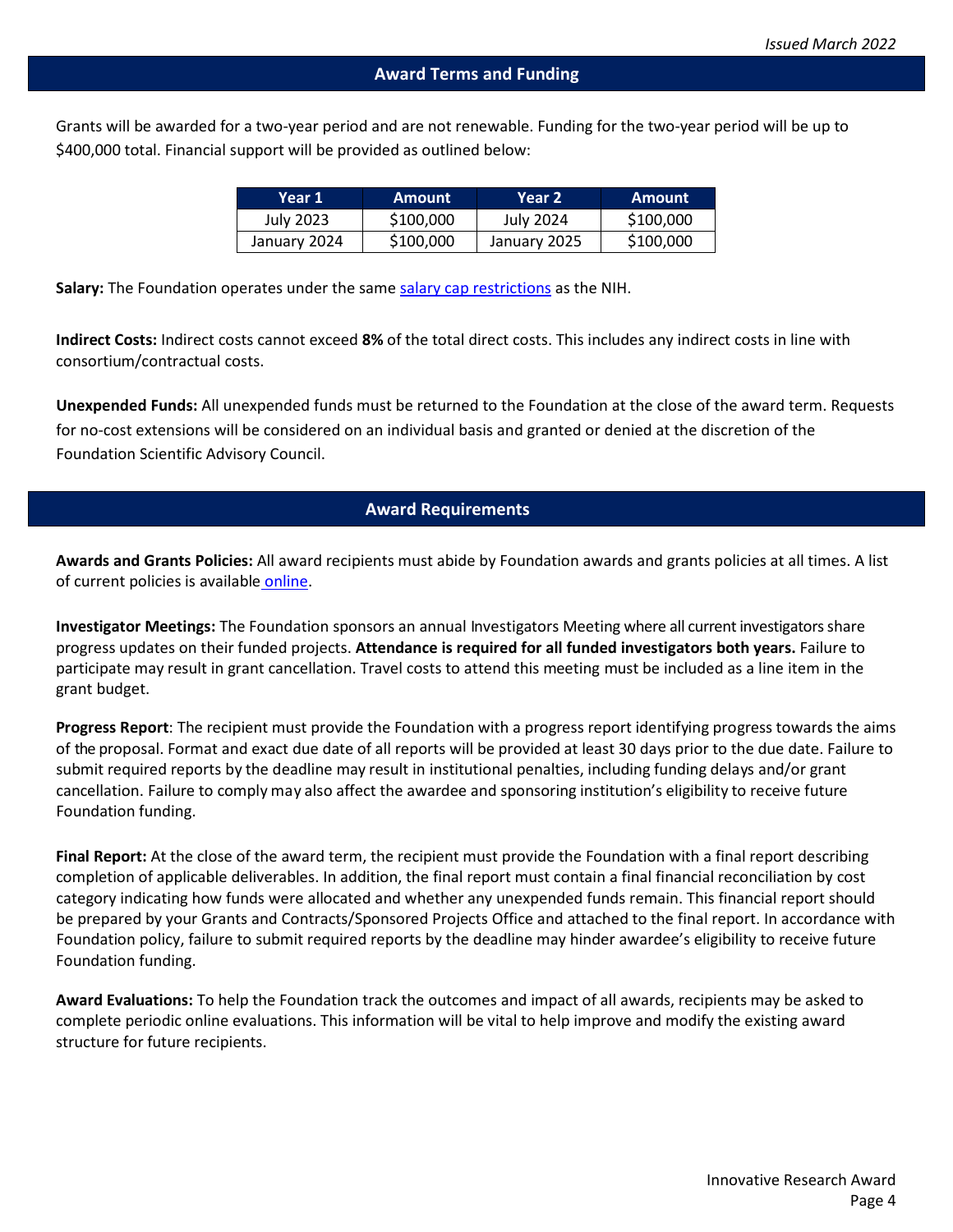### **Letter of Intent**

To help recruit the most appropriate peer reviewers and assist with study section assignments, applicants are required to submit a brief non-binding letter of intent to the Foundation by **June 1, 2022.**

The letter of intent is an online form and includes the following:

- $\triangleright$  Project Title
- $\triangleright$  Name and contact information of Applicant and Institution
- $\triangleright$  Listing of all Key Personnel and Other Significant Contributors
- $\triangleright$  Disease Area (100 characters including spaces)
- $\triangleright$  Goals of project stated in (500 characters including spaces)
- $\triangleright$  Indication of Human Studies or Animal Studies
- $\triangleright$  Science Category
- $\triangleright$  Research Category
- $\triangleright$  Primary Study Method/Area
- $\triangleright$  Research Classification
- Primary Biomedical/Health Research Category

LOI should be submitted online [at this link.](https://proposalcentral.com/) 

# **Application Instructions**

# **You will be required to create a Professional Profile in ProposalCentral before starting the [online application.](https://proposalcentral.com/) To do so, visit [this link](https://proposalcentral.com/register.asp) to begin creating your account.**

All files must be saved as a PDF. Documents that do not have a required template should be formatted with  $\frac{1}{2}$  inch margin, 11-point Arial Font, and single-spacing (does not apply to figures and tables). All applications and documents must be written in English and avoid use of jargon. If terms are not universally known, spell out the term the first time it is used and note the appropriate abbreviation in parentheses. The acronym may be used thereafter.

**Note:** The Foundation does not require official signature from an authorized institutional research office at the time of application. However, many institutions require an application to be reviewed prior to submission. Please check with your research office for your institution's requirements.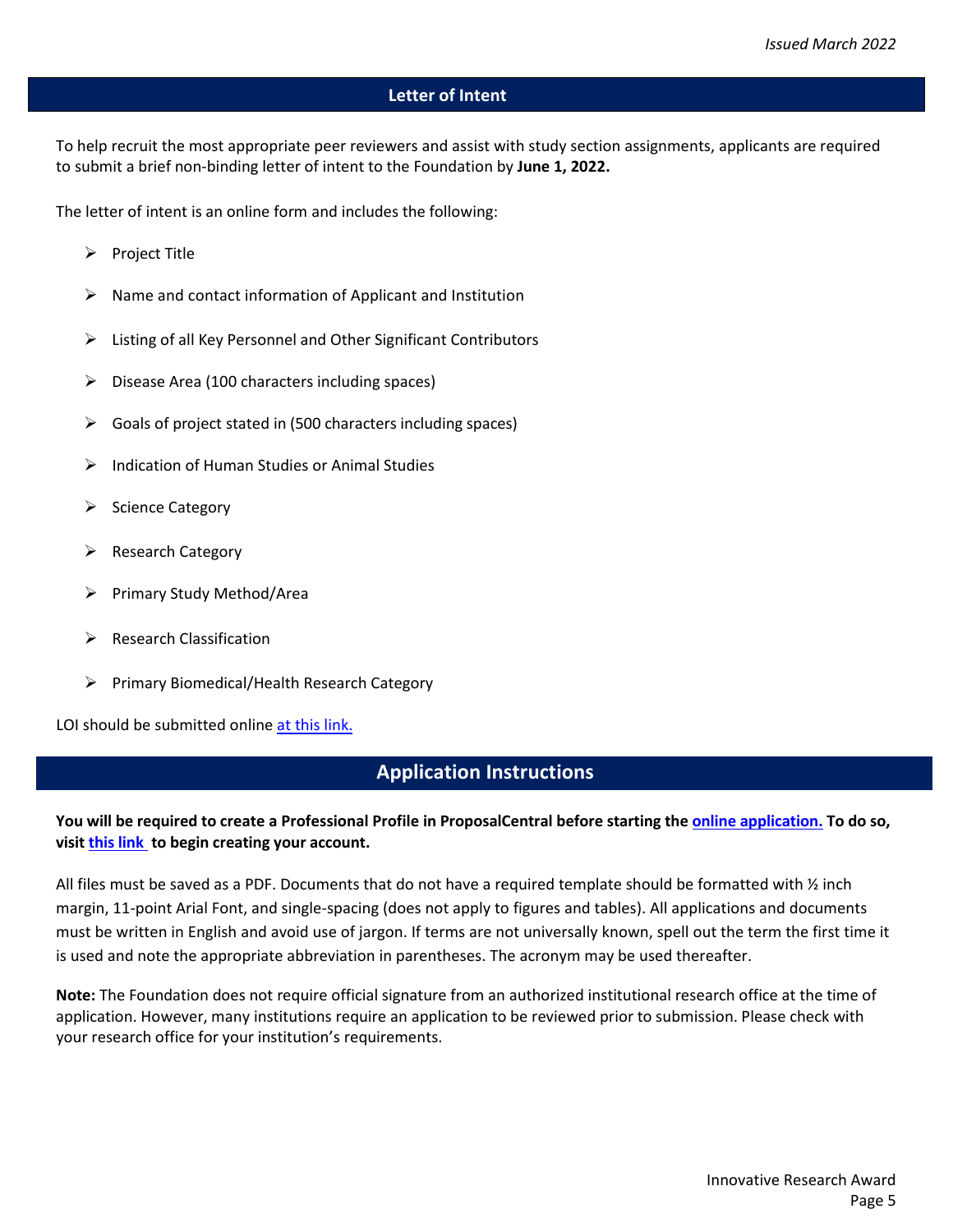### **Applicant/Principal Investigator**

You will be asked to confirm your eligibility and provide contact information in this section. In addition to the applicant information requested above, you will be asked to upload the following document:

#### **Applicant Biosketch in NIH Format**

Limit to 5 pages; should include any pending support and follow NIH guidelines. Download NIH format Biographical Sketch template by clicking [here.](https://grants.nih.gov/grants/forms/biosketch.htm)

#### **Abstract/Project Information**

The information in this section is general information about the grant submission.

If the application is funded, the following information will be entered into the Foundation database and will become public. Do not include proprietary, confidential information or trade secrets in the description section.

- **Project Title:** Do not exceed **200 characters including spaces**, including the spaces between words and punctuation.
- **Abstract (limit to 2000 characters including spaces):** This is meant to serve as a succinct and accurate description of the proposed work when considered separately from the application. State the broad, long-term objectives and specific aims, making reference to the relevance. Concisely describe the research design and methods for achieving the stated goals. This section should be informative to other persons working in the same or related fields and insofar as possible understandable to a scientifically or technically literate reader. Avoid describing past accomplishments and the use of the first person.
- **Relevance to Foundation's Mission (1000 characters including spaces)**: Briefly describe how your proposed project is relevant to the Foundation's mission to improve the health of people with rheumatic diseases.

Specifically, please explain how your project will build/lay the foundation for or directly address at least one of the following:

- Increase patient access to care
- Develop future treatments and cures
- Demonstrate or improve the value of rheumatology care
- Expand the impact of rheumatology

In this section, be succinct and use plain language that can be understood by a lay audience. This information is made public for all awarded grants and used by the Foundation for marketing and or fundraising efforts.

- **Patient Impact (1500 characters including spaces):** In what ways will your Foundation funded award ultimately impact patients?
- **Keywords:** Choose three keywords that accurately describe the project. If the application focuses on a specific disease, please include it as a keyword.
- $\triangleright$  The following questions will be used to assign your application to the appropriate study section. Please select one or more of the options in the online application.
	- Primary Research Material
	- Science Category
	- Primary Research Method/Area
	- Research Classification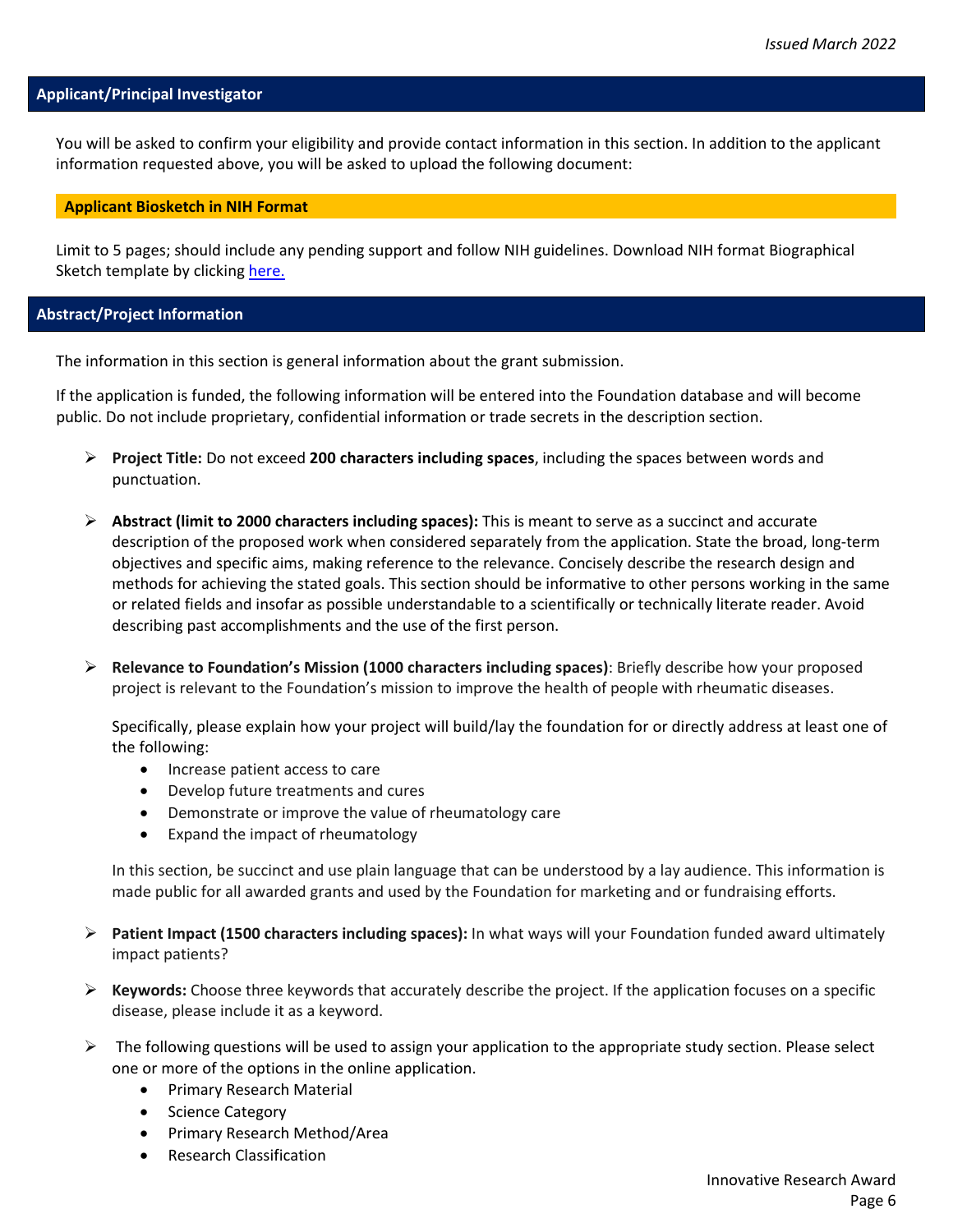• Primary Biomedical/Health Research Category

### **Institution**

Institutional information and contacts should be included in this section.

**Performance Site(s)**: List the organization, city & state where the work will be conducted in the area provided. If there is more than one performance site, list all the sites, including Department of Veterans Affairs facilities and foreign sites, and provide an explanation in the resources section of the application.

# **Key Personnel/Other Significant Contributors**

All Key Personnel and Other Significant Contributors should be listed in this section, including any Co-Principal Investigators. A biosketch in [NIH format](https://grants.nih.gov/grants/forms/biosketch.htm) is required for each individual and may not exceed 5 pages. In the other support section of the PI's biosketch, please identify any grants (current or pending) that may overlap with this submission and how you plan to address this issue if funded (i.e., relinquish overlapping grant, etc.).

- **Key Personnel**: In addition to the PI, key personnel are defined as individuals who contribute to the scientific development or execution of the project in a substantive, measurable way, whether or not salaries are requested. Consultants should be included if they meet this definition. Key personnel must devote measurable effort to the project whether or not salaries are requested. Percent effort should be calculated based on a fulltime 12-month calendar year appointment at the sponsoring institution. For each individual provide name, organization name, and role on the project.
- **Other Significant Contributors:** This category identifies individuals who have committed to contribute to the scientific development or execution of the project but are not committing any specified measurable effort to the project. These individuals are typically presented at "effort of zero" or "as needed." Individuals with measurable effort cannot be listed as other significant contributors. Consultants should be included if they meet this definition.

# **Budget & Justification**

Applicant should outline an itemized budget not to exceed \$200,000 per budget period, including fringe. Principal Investigator or Co-Principal Investigators must devote a minimum of 20% effort to this project. The budget sections include:

# **Direct Costs**

**Personnel Costs:**

Starting with the principal investigator(s), list the names of all applicant organization employees who are involved on the project during the budget period, regardless of whether a salary is requested. Include all collaborating investigators, individuals in training and support staff. Describe their specific functions in the budget justification.

The Foundation operates under the same [salary cap restrictions](https://grants.nih.gov/grants/policy/salcap_summary.htm) as the NIH. An individual's institutional base salary is the annual compensation that the applicant organization pays for an individual's appointment, whether that individual's time is spent on research, teaching, patient care, or other activities. The total salary requested must be based on a full-time, 12-month calendar year appointment.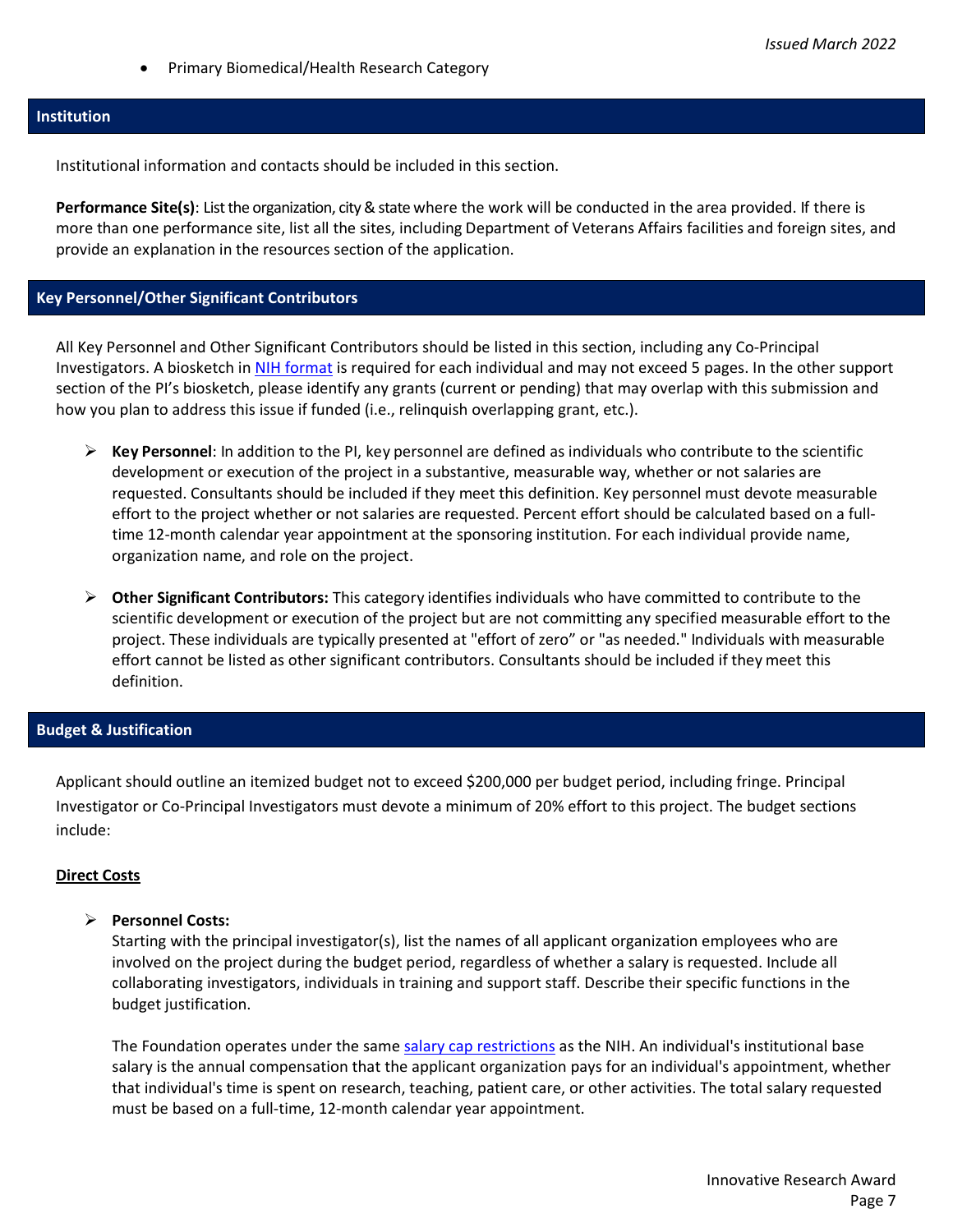Individuals with joint university and VA appointments may request the university's share of their salary in proportion to the effort devoted to the research project. The individual's salary with the university determines the base for computing that request. If awarded, a signature must be provided by the institutional official who certifies that: (1) the individual is applying as part of a joint appointment specified by a formal Memorandum of Understanding between the university and the VA; and (2) there is no possibility of dual compensation for the same work, or of an actual or apparent conflict of interest regarding such work. Additional information may be requested by the awarding components.

### **Consultant/Contract costs:**

Include the number of days of anticipated consultation, the expected rate of compensation, travel, per diem, and other related costs. Describe the services to be performed in the budget justification.

# **Supplies and Expenses:**

Itemize supplies in separate categories, such as glassware, chemicals, radioisotopes, etc. Categories in amounts less than \$1,000 do not have to be itemized. If animals are to be purchased, state the species and the number to be used.

### **Equipment:**

Equipment purchases up to \$10,000 are allowed. Only include individual items greater than \$5,000. Any items less than \$5,000 must be purchased under the "supplies" budget category.

# **Travel:**

Itemize all travel requests. Provide the purpose and destination of each trip and the number of individuals for whom funds are requested. All travel must be justified as to how it relates to the project. Travel must be included for one investigator associated with the project to attend the Foundation's Annual Investigator's Meeting.

# **Direct Consortium/Contractual Costs:**

List all Direct consortium/Contractual Costs with description. Consortium arrangements may involve personnel costs, supplies, and other allowable costs.

### **Indirect Costs:**

All Indirect Costs associated with the Primary Institution and/or Consortium/Contractual agreements should be listed individually below with a brief description. Indirect costs are capped at 8 percent of the direct costs.

### **Budget Justification:**

This section provides justification for each component included in the budget summary. At the very least, the budget justification should name each person to be supported by this grant, their percentage full time effort committed to the project, and their role in the project. This includes any "to-be-appointed" positions. No individual salary information should be provided. You should also explain the need for consortium/contractual arrangements and indicate whether the collaborating institutions are foreign or domestic and why they are uniquely qualified to contribute. Descriptions of equipment, major supply items and project – related travel should also be included in the justification.

# **Current & Pending Support**

Applicant should list all current and pending research support, including but not limited to grants and contracts. Indicate any current startup funds. For each entry specify the overlap between the other awards, applications, and/or sources listed in this application.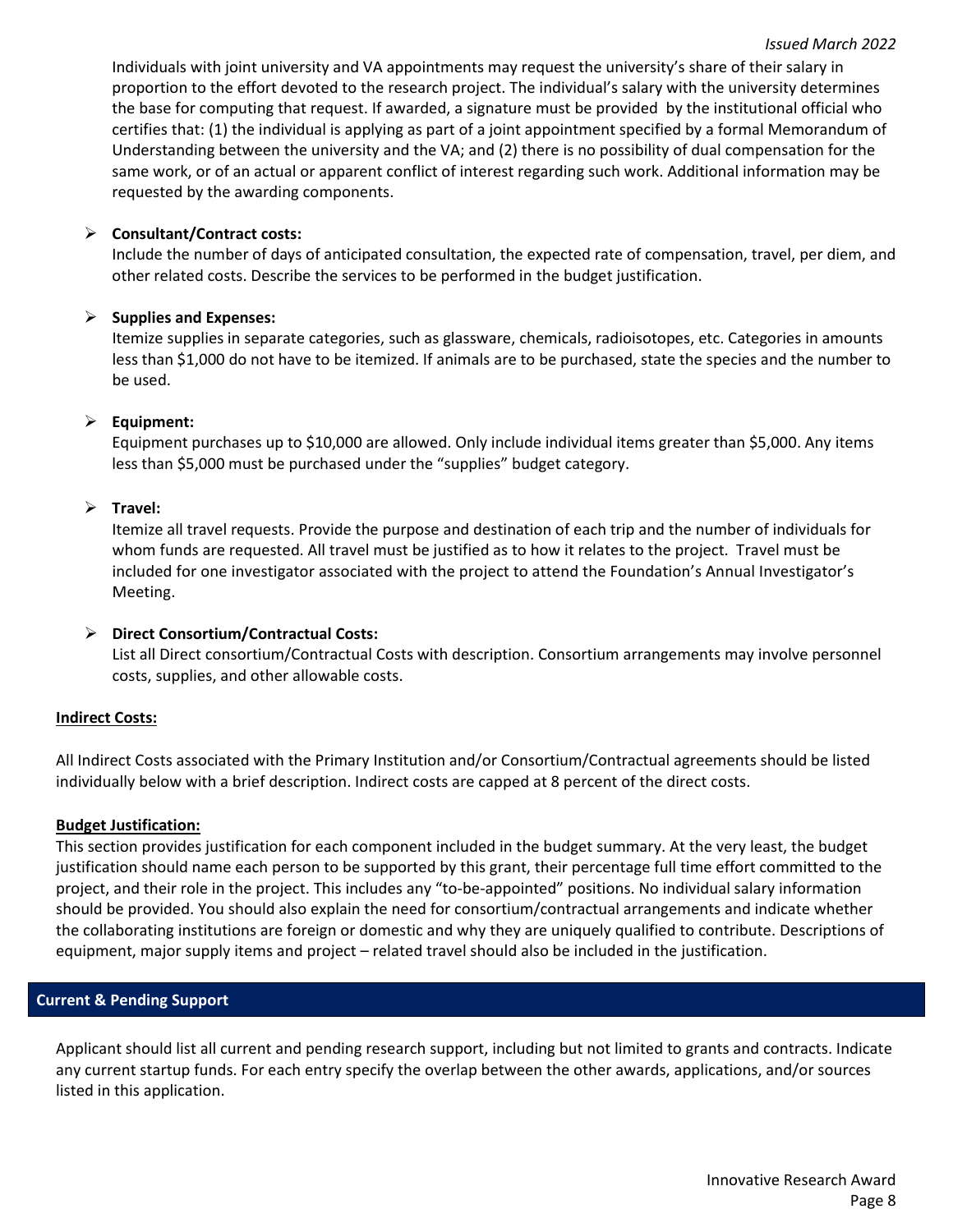#### **Organization Assurances**

The applicant assures that the proposal is in compliance with institutional guidelines as provided by the sponsoring institution's clinical and research review boards. All research proposals including human subjects, laboratory animals and recombinant DNA techniques must show documented compliance with institutional guidelines. Copies of approval notices by the institutions IRB, IACUC and/or biosafety committees must be provided as appropriate once awarded.

#### **Required Documents/Uploads**

#### **Research Proposal & Literature Cited**

The research proposal should include enough information needed for evaluation of the project, independent of any other document (e.g., appendix, supplemental materials, etc.). A response to prior reviews of the proposal may not be included in your application. Each application is treated as a new submission.

**The research proposal cannot exceed 10 pages.** All tables, graphs, figures, diagrams and charts should be included within the 10-page limit.

**While there is no character limit for Literature Cited**, it is important to be concise and to select only those literature references pertinent to the proposed research.

### **Contents of Research Plan:**

- A. **Specific Aims** (one page): List the broad, long-term objectives and the goal of the specific research proposed (e.g., to test a stated hypothesis, create a novel design, solve a specific problem, challenge an existing paradigm or clinical practice, address a critical barrier to progress in the field or develop new technology).
- B. **Background and Significance** (two pages are recommended):
	- $\triangleright$  Briefly describe the background leading to the present application, critically evaluate existing knowledge, and specifically identify the gaps that the project is intended to fill.
	- $\triangleright$  State concisely the importance and health relevance of the research described in this application by relating the specific aims to the broad, long-term objectives.
	- $\triangleright$  If the aims of the application are achieved, state how scientific knowledge or clinical practice will be advanced.
	- $\triangleright$  Describe the effect of these studies on the concepts, methods, technologies, treatments, services or preventative interventions that drive this field.
- C. **Preliminary Studies** (two pages are recommended): Provide an account of the PI's preliminary studies pertinent to this application, including his/her preliminary experience with and outreach to the proposed racial/ethnic group members (if applicable).
- D. **Research Design and Method** (five pages are recommended):
	- Innovative Research Award Page 9  $\triangleright$  Describe the research design conceptual or clinical framework, procedures, and analyses to be used to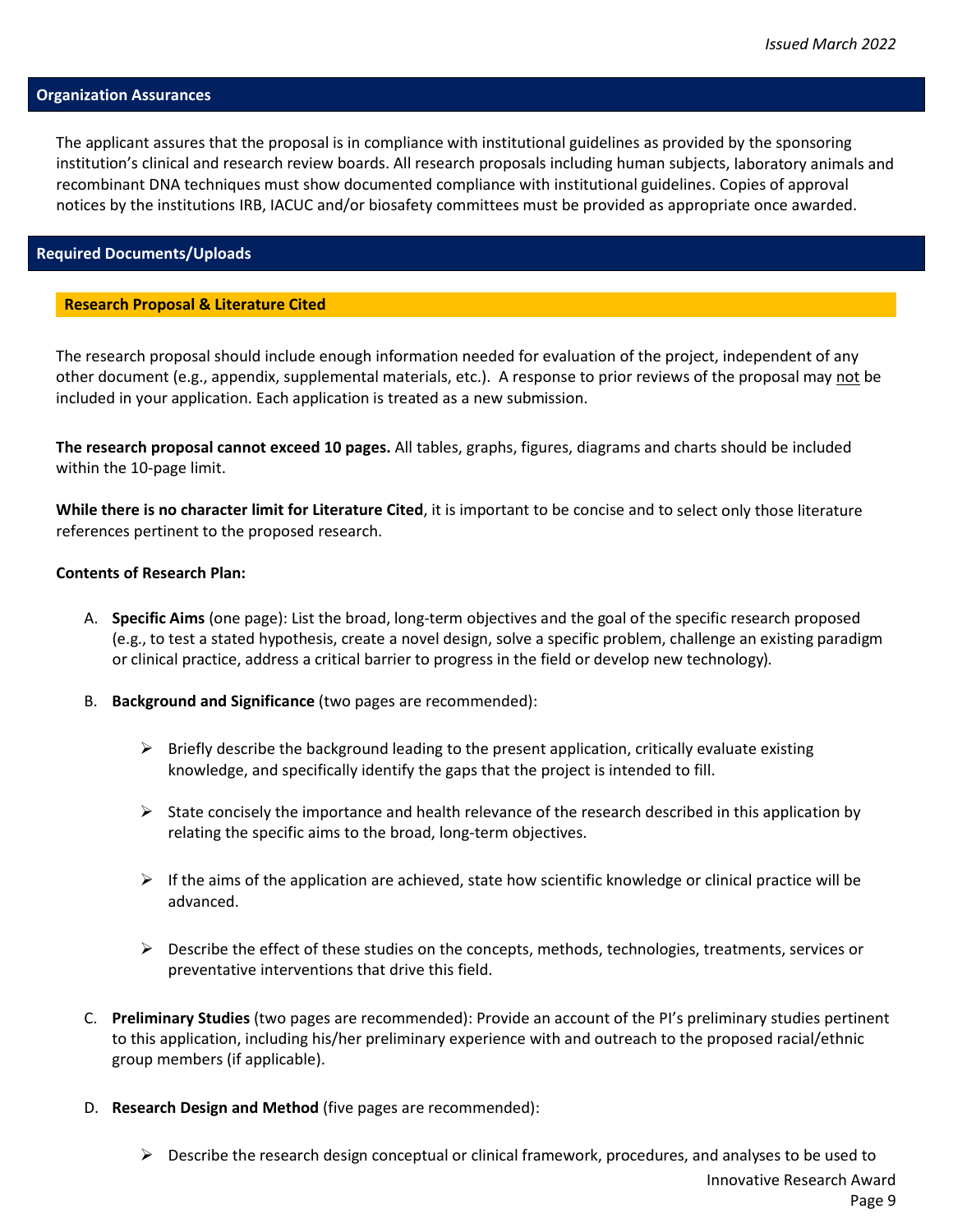accomplish the specific aims of the project.

- $\triangleright$  Include how the data will be collected, analyzed and interpreted as well as the data- sharing plan as appropriate.
- $\triangleright$  Describe any new methodology and its advantage over existing methodologies.
- $\triangleright$  Describe any novel concepts, approaches, tools or technologies for the proposed studies.
- $\triangleright$  Discuss the potential difficulties and limitations of the proposed procedures and alternative approaches to achieve the aims.
- $\triangleright$  Provide a tentative sequence or timetable for the project. Point out any procedures, situations or materials that may be hazardous to personnel and the precautions to be exercised.
- E. **Literature Cited:** List all references. Each reference must include the title, names of all authors, book or journal, volume number, page numbers and year of publication.

### **Human Subjects/Vertebrate Animals Research**

Although no specific character limit applies to this section of the application, be succinct.

**Human Subjects Research:** The following human subject information applies even if you are obtaining specimens from collaborators or if you are subcontracting the human research to another organization.

- $\triangleright$  Provide evidence that the investigators (or subcontractors) have current training in the protection of human subjects.
- $\triangleright$  Provide a detailed description of the proposed methods of identification, contact, and recruitment of potential research participants.
- $\triangleright$  Justify the number of subjects to be included.
- $\triangleright$  Clearly identify study-related risks, including risks to privacy associated with identification and recruitment as well as risks of participating in the research.
- $\triangleright$  Identify steps that will be taken to protect participant privacy and confidentiality.
- $\triangleright$  Identify steps that will be taken to minimize exposure to risks associated with study procedures.
- $\triangleright$  Provide a description of the specific inclusion/exclusion of women, minorities, and children, and a justification for the inclusion plan.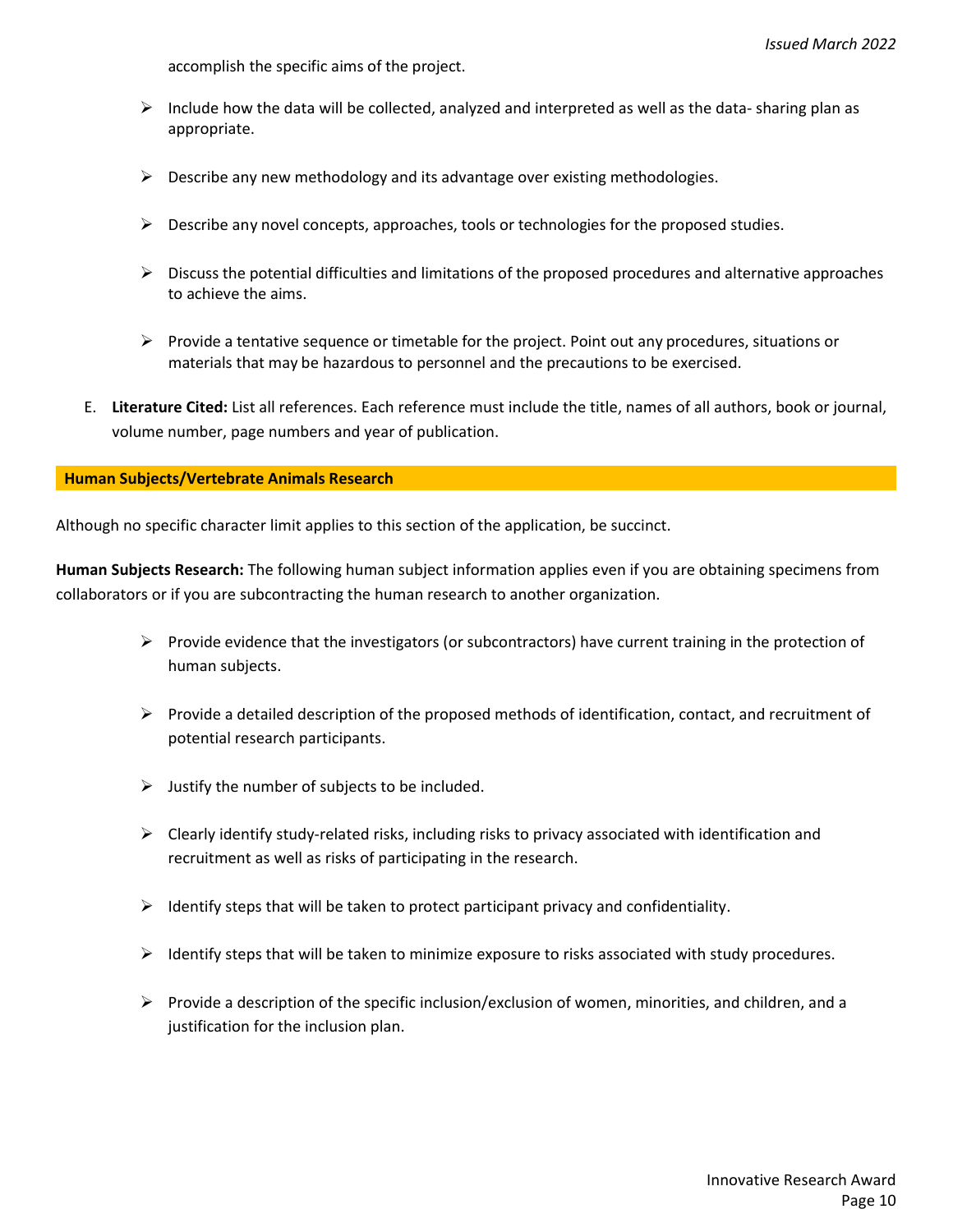**Vertebrate Animals:** This section must be completed if research involving vertebrate animals will take place.

- $\triangleright$  Provide a detailed description of the proposed use of the animals in the work outlined in the research design and methods section. Identify the species, strains, ages, sex and numbers of animals to be used in the proposed work.
- $\triangleright$  Justify the use of animals, the choice of species and the numbers to be used. If animals are in short supply, costly or to be used in large numbers, provide an additional rationale for their selection and numbers.
- $\triangleright$  Provide information on the veterinary care of the animals involved.
- $\triangleright$  Describe the procedures for ensuring that discomfort, distress, pain and injury will be limited to that which is unavoidable in the conduct of scientifically sound research. Describe the use of analgesic, anesthetic, tranquilizing drugs and/or comfortable restraining devices, where appropriate, to minimize discomfort, distress, pain and injury.
- $\triangleright$  Describe any method of euthanasia to be used and the reasons for its selection. State whether this method is consistent with the recommendations of the Panel on Euthanasia of the American Veterinary Medical Association. If not, present a justification for not following the recommendations.

#### **Consortium/Contractual Arrangements**

If applicable, explain the programmatic, fiscal and administrative arrangements to be made between the applicant organization and the consortium organization(s). If consortium/contractual activities represent a significant portion of the overall project, explain why the applicant organization, rather than the ultimate performer of the activities, should be the grantee.

Attach appropriate letters here from all paid consultants confirming their roles in the project and rate/charge for consulting services. Do not place these letters in the appendix.

#### **Resource Sharing Plan**

Describe the resource sharing plan and how you will share results and/or reagents derived from this project. When resources have been developed with Foundation funds and the associated research findings published or provided to the Foundation, it is important that they be made readily available for research purposes to qualified individuals within the scientific community. The Foundation resource sharing policy is available online and plans to follow this should be detailed in this section. Applications that do not contain an appropriate resource sharing plan will be returned without review. Although no specific character limit applies to this section of the application, be succinct.

#### **Benchmarks for Success**

### **Download, complete and submit the Benchmarks of Success template. See example of the template below.**

Applications should include a list of milestones (expected status of the project at various points in time). These milestones will be used to evaluate progress and to facilitate communication between PIs and the Foundation Scientific Advisory Council. The milestones should reflect the specific aims of the proposal and be presented within the context of a pathway for determining or evaluating a potential target for treatment.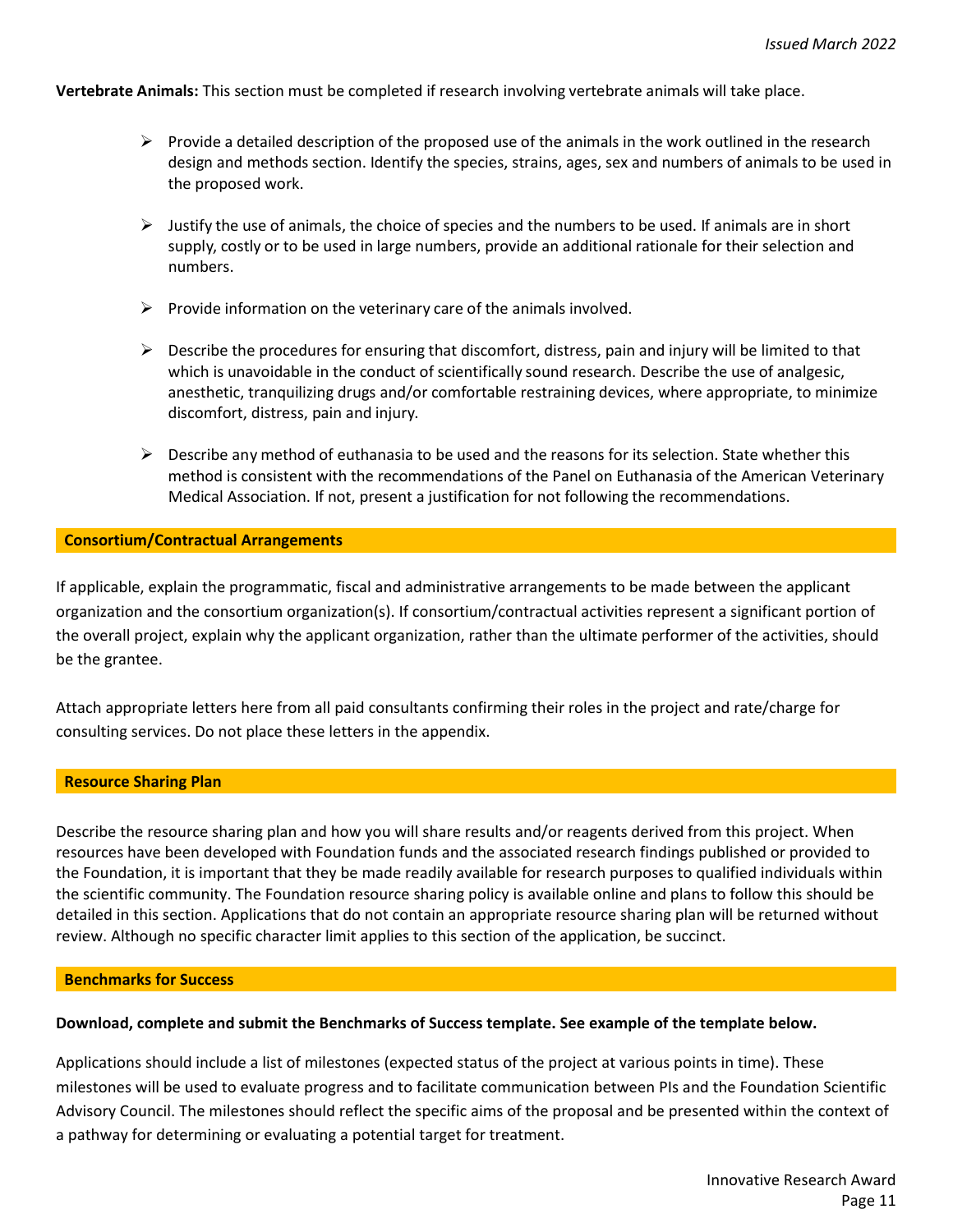Specify the facilities (including laboratory, clinical, animal, computer, office and other) to be used for the conduct of the proposed research. Indicate the performance sites and describe capacities, pertinent capabilities, relative proximity and extent of availability to the project. If there are multiple performance sites, the resources available at each site should be described. In describing the scientific environment in which the work will be done, discuss ways in which the proposed studies will benefit from unique features of the scientific environment, or subject populations, or employ useful collaborative arrangements.

#### **Appendix**

The appendix may not be more than **20 pages** in length. The appendix may not be used to circumvent the page limitations of the research plan. The research plan must be self-contained and understandable without having to refer to the appendix. While the font requirements imposed in the rest of the application do not apply to the appendix, all material must be clearly legible. Items to be included in the appendix include but are not limited to the following:

- **Letters of Collaboration:** Letters of support and/or commitment from collaborators stating they will provide research resources, etc. as proposed in the application. Letters from paid consultants must be included in Part H of the research plan.
- **Supporting Materials:** Supplemental tables and figures, relevant publications or manuscripts.